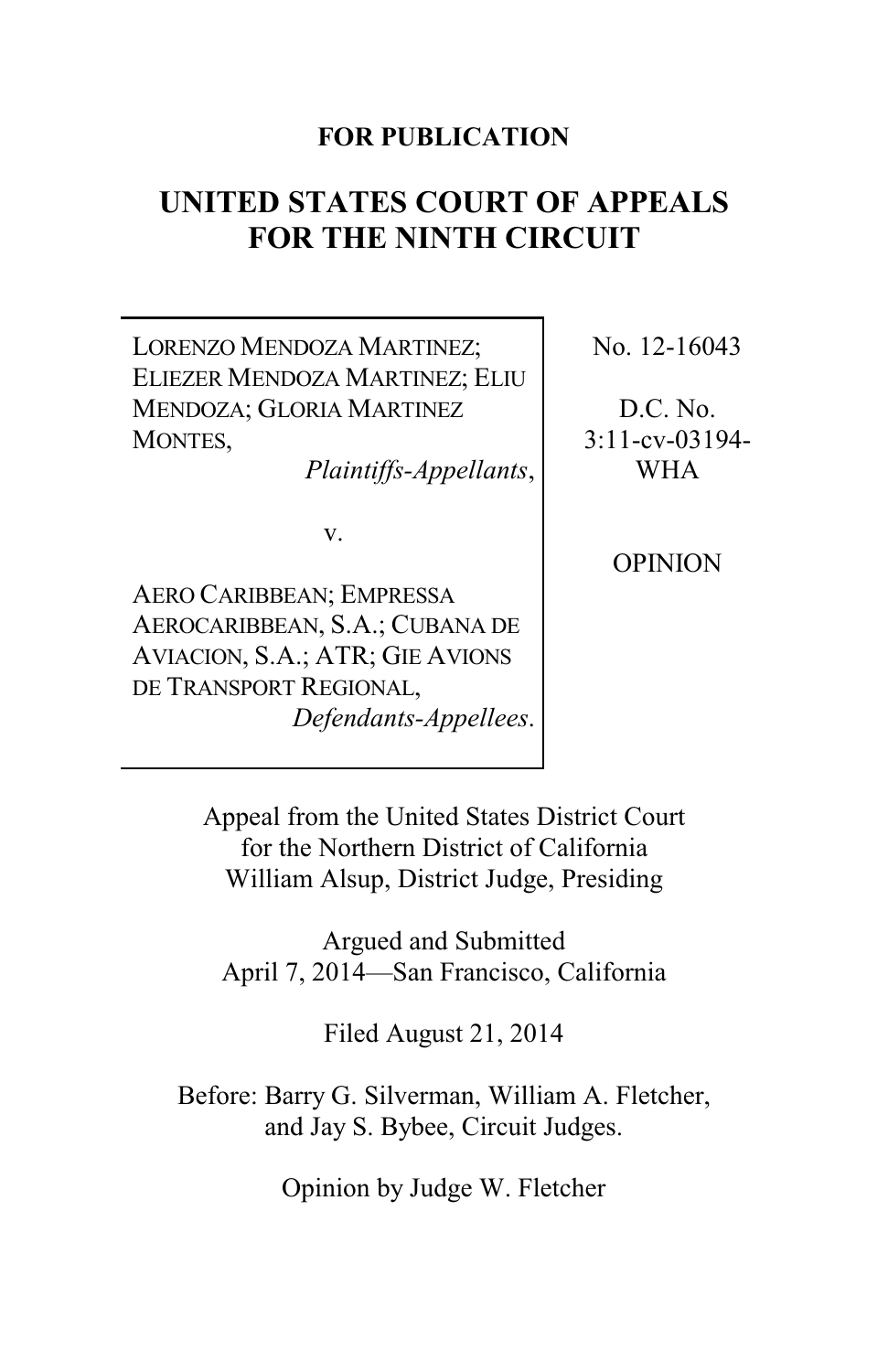# **SUMMARY\***

## **Personal Jurisdiction**

The panel affirmed the dismissal for lack of personal jurisdiction of a tort lawsuit against a French company.

The panel held that *Burnham v. Superior Court*, 495 U.S. 604 (1990) (holding that personal service upon physically present defendant suffices to confer jurisdiction, without regard to whether defendant was only briefly in state or whether cause of action was related to his activities there), does not apply to corporations. Accordingly, service of process on a corporation's officer within the forum state does not create general personal jurisdiction over the corporation. The panel held that a court may exercise general personal jurisdiction over a corporation only when its contacts "render it essentially at home" in the state. Applying *Daimler AG v. Bauman*, 134 S. Ct. 746 (2014), the panel concluded that under this "demanding" jurisdictional standard, the defendant's contacts were insufficient to subject it to general jurisdiction in California.

## **COUNSEL**

Brian J. Malloy (argued), Thomas John Brandi, Daniel Dell'Osso, The Brandi Law Firm, San Francisco, California, for Plaintiffs-Appellants.

**<sup>\*</sup>** This summary constitutes no part of the opinion of the court. It has been prepared by court staff for the convenience of the reader.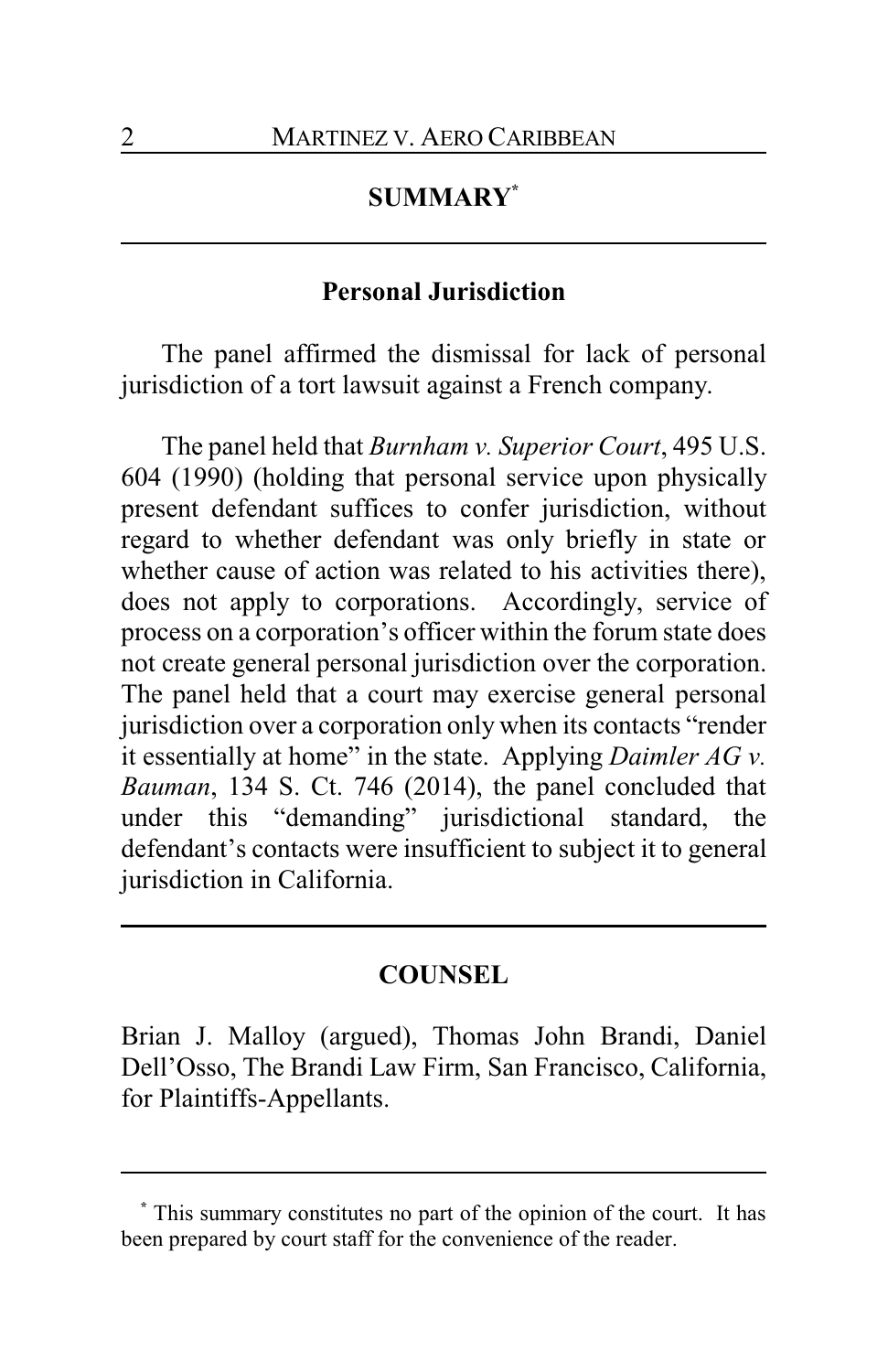Eric C. Strain (argued), Cameron Robert Cloar, Brian C. Dalrymple, Nixon Peabody LLP, San Francisco, California, for Defendant-Appellee.

#### **OPINION**

W. FLETCHER, Circuit Judge:

Plaintiffs, the heirs of Lorenzo Corazon Mendoza Cervantes, appeal the district court's dismissal of their claims against Avions de Transport Régional ("ATR") for lack of personal jurisdiction. Cervantes was a passenger on an airplane that crashed in Cuba, killing everyone aboard. ATR, a French company, designed and manufactured the airplane. Plaintiffs sued ATR in federal court in California, alleging that ATR's defective design and construction of the airplane caused the crash.

We must decide whether, under *Burnham v. Superior Court*, 495 U.S. 604 (1990), service of process on a corporation's officer within the forum state creates general personal jurisdiction over the corporation. We hold that *Burnham* does not apply to corporations. A court may exercise general personal jurisdiction over a corporation only when its contacts "render it essentially at home" in the state. *Daimler AG v. Bauman*, 134 S. Ct. 746, 751 (2014) (alteration and internal quotation marks omitted). Because ATR is not otherwise "essentially at home" in California, and service on its corporate officer did not render it so, we affirm the district court.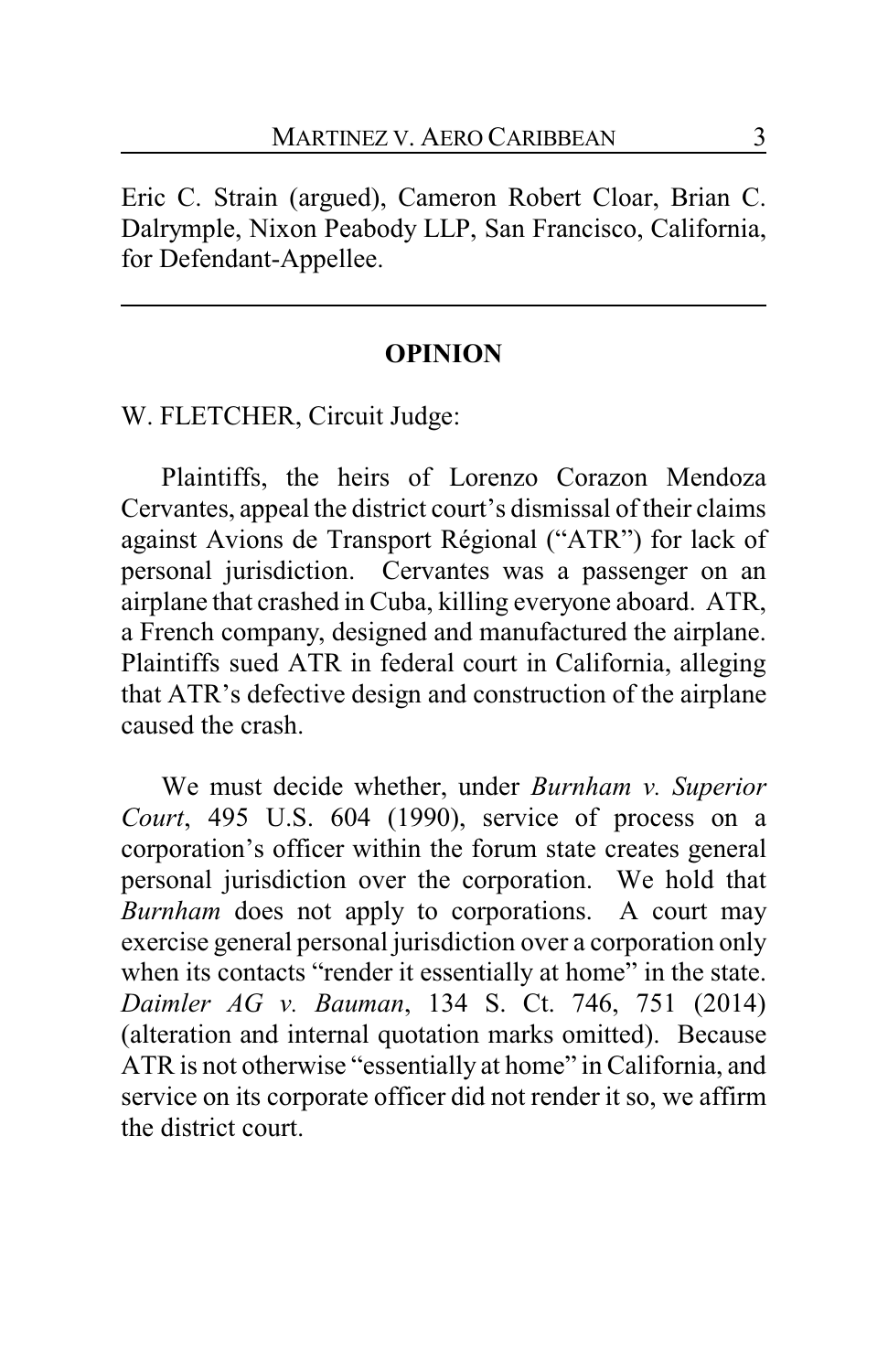#### I. Background

ATR designs, manufactures, and sells aircraft. In November 2010, an airplane designed and built by ATR crashed approximately 200 miles southeast of Havana, Cuba. All sixty-eight people on board the airplane died, including Cervantes. In 1995, ATR had sold the airplane to Commuter Finance IV Ltd., a Grand Cayman company, which in the same year sold the airplane to Continental Airlines, Inc., a Texas corporation. Plaintiffs allege that at the time of the crash, the airplane was owned, maintained, serviced, and operated by some combination of Aero Caribbean, Empresa Aerocaribbean S.A., and Cubana de Aviacion S.A., international airlines based in Cuba. There is no evidence the airplane was ever operated in California or owned by a California citizen or resident.

ATR is organized under French law. Its headquarters and principal place of business are in France. It is not licensed to do business in California, and it has no office or other physical presence there. It purchases parts from suppliers in California, sends representatives to California to promote its business, and advertises in trade publications available in California. It has sold airplanes to Air Lease Corp., a California corporation. Empire Airlines, a regional airline unaffiliated with ATR, operates ATR airplanes on its route between Santa Barbara and Ontario, California. Empire Airlines purchased its ATR airplanes secondhand from third parties, not directly from ATR. ATR North America, a wholly owned subsidiary of ATR, had its headquarters in Virginia at the time of the crash. It has since relocated its headquarters to Florida.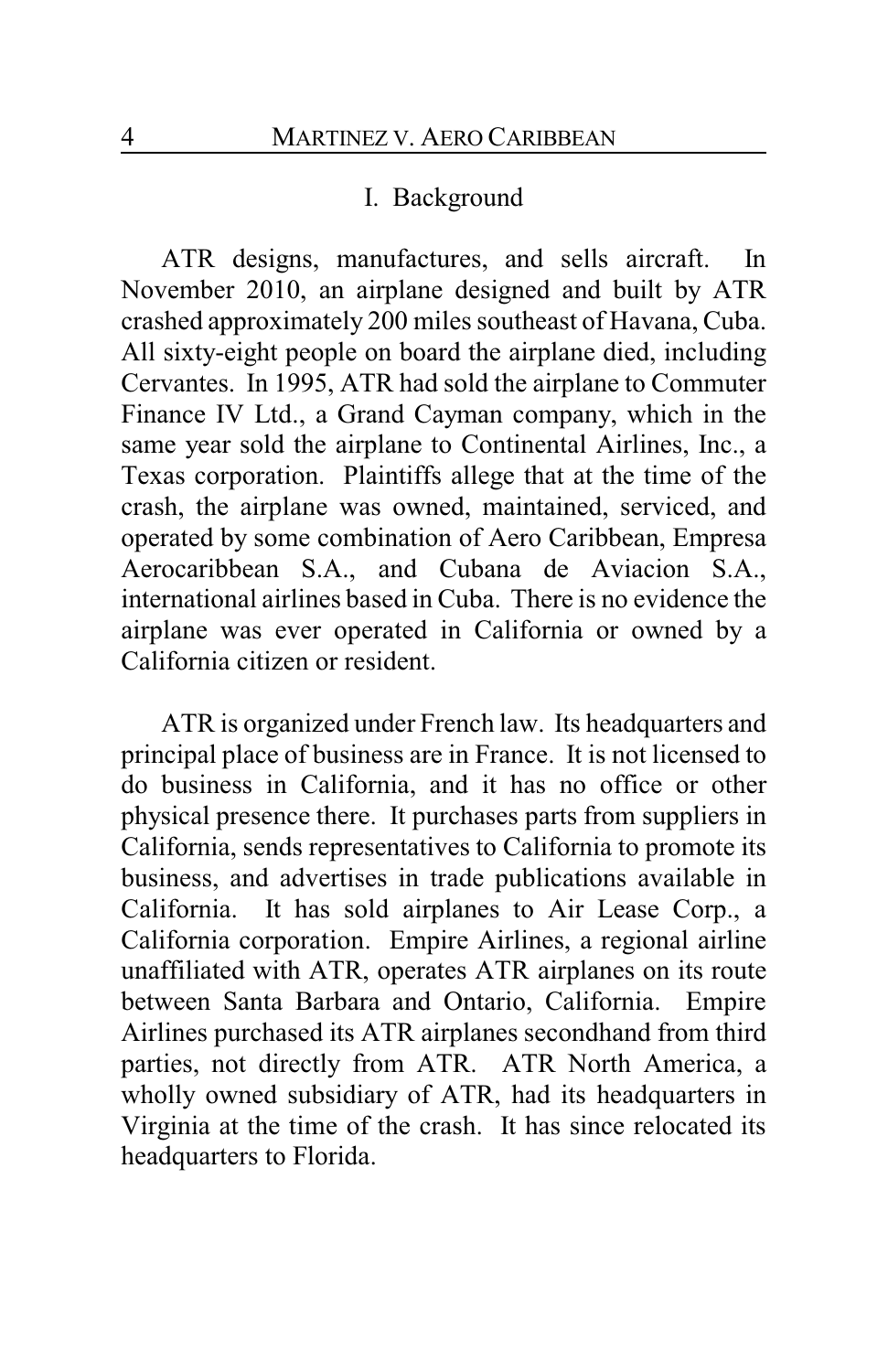Cervantes's widow, Gloria Martinez Montes, and his three sons, Lorenzo Mendoza Martinez, Eliu Mendoza, and Eliezer Mendoza Martinez, sued ATR in the United States District Court for the Northern District of California. They alleged claims for products liability, negligence, breach of warranty, and wrongful death against ATR. Plaintiffs also alleged various claims, which are not at issue in this appeal, against Aero Caribbean, Empressa Aerocarribean S.A., and Cubana de Aviacion S.A (collectively, "the Cuban defendants"). Three of the four plaintiffs reside in California. Montes resides in Mexico.

Plantiffs served the summons and complaint on ATR at its headquarters in France. ATR moved to dismiss the complaint for lack of personal jurisdiction. The district court held that plaintiffs' allegations did not support personal jurisdiction over ATR, but it did not immediately grant ATR's motion. Instead, the court held the motion in abeyance and gave plaintiffs slightly more than two months to conduct limited jurisdictional discovery. During the discoveryperiod, plaintiffs served copies of the summons and complaint on ATR's vice president of marketing while he was in California attending a conference on ATR's behalf. ATR does not dispute that this method of service was proper under California law. *See* Cal. Civ. Proc. Code § 416.10(b).

After the close of discovery, plaintiffs filed a supplemental opposition to ATR's motion to dismiss. Plaintiffs argued first that their in-state service on ATR's vice president of marketing created general personal jurisdiction over ATR under *Burnham v. Superior Court*, 495 U.S. 604 (1990). Second, plaintiffs argued that ATR's contacts with California, not limited to the transient presence of ATR's vice president, were sufficiently extensive to create general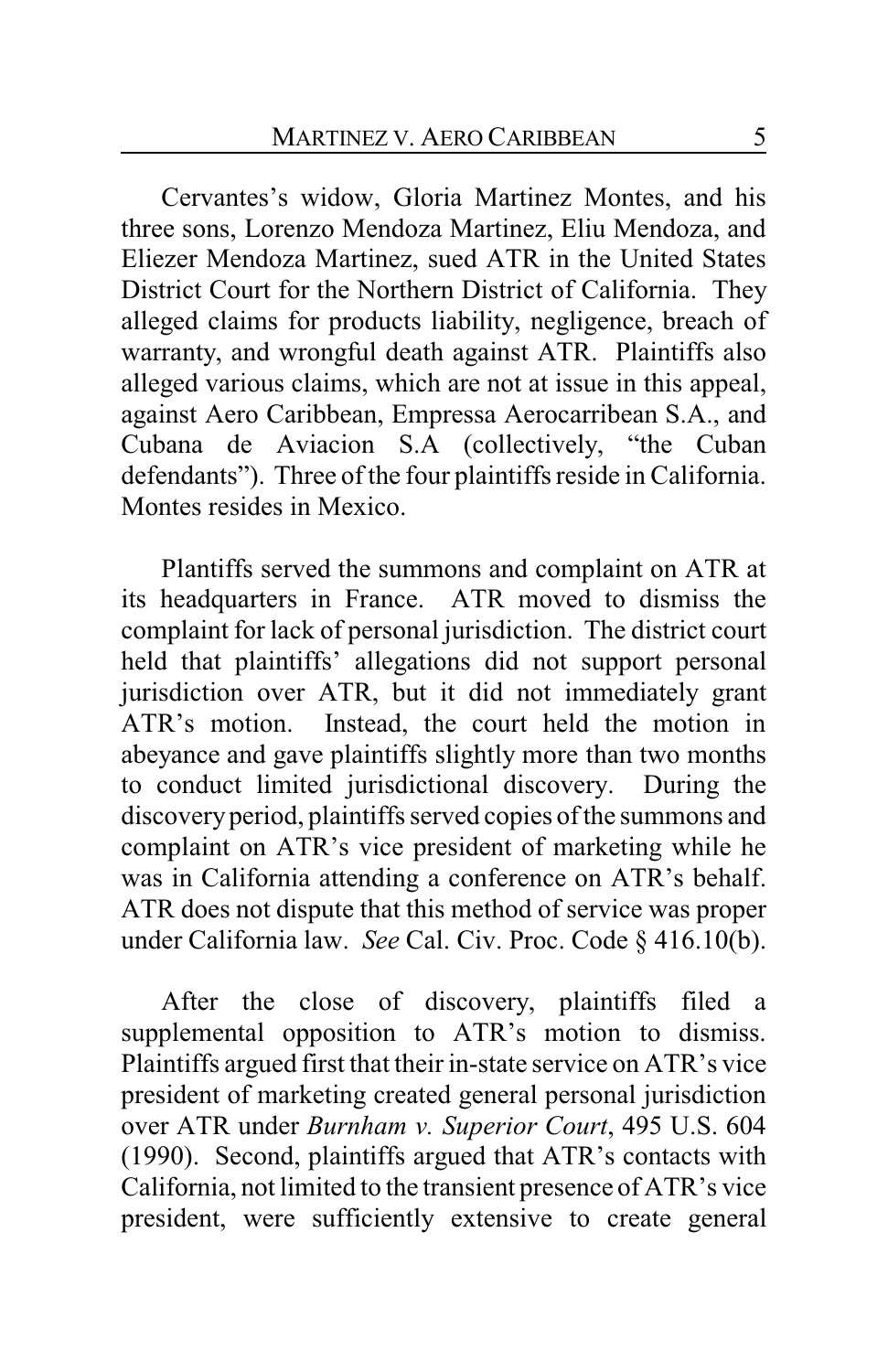personal jurisdiction. Plaintiffs also requested additional discovery to investigate ATR North America's contacts with California.

The district court granted ATR's motion to dismiss and denied plaintiffs' request for additional jurisdictional discovery. Plaintiffs appealed. At that time, the Cuban defendants had not yet been served. After plaintiffs filed their notice of appeal to this court, they served the Cuban defendants and continued to pursue their claims against those defendants in the district court. Accordingly, we held that the district court's order granting ATR's motion to dismiss was not an appealable final judgment and ordered a limited remand for the district court to decide whether to certify its order as an appealable final judgment under Federal Rule of Civil Procedure 54(b). *Mendoza Martinez v. Aero Caribbean*, No. 12-16043 (9th Cir. May 30, 2014) (unpublished order remanding to district court). We retained jurisdiction over this appeal. *Id.* at \*6.

On limited remand, the district court certified under Rule 54(b) its order dismissing plaintiffs' claims against ATR. We now have jurisdiction over that order under 28 U.S.C. § 1291.

II. Standard of Review

We review de novo the district court's decision that it lacks personal jurisdiction over ATR. *See Schwarzenegger v. Fred Martin Motor Co.*, 374 F.3d 797, 800 (9th Cir. 2004). Plaintiffs bear the burden of showing that jurisdiction is proper, but "[w]here, as here, the motion is based on written materials rather than an evidentiary hearing, the plaintiff[s] need onlymake a prima facie showing of jurisdictional facts." *Id.* (internal quotation marks omitted). We review for abuse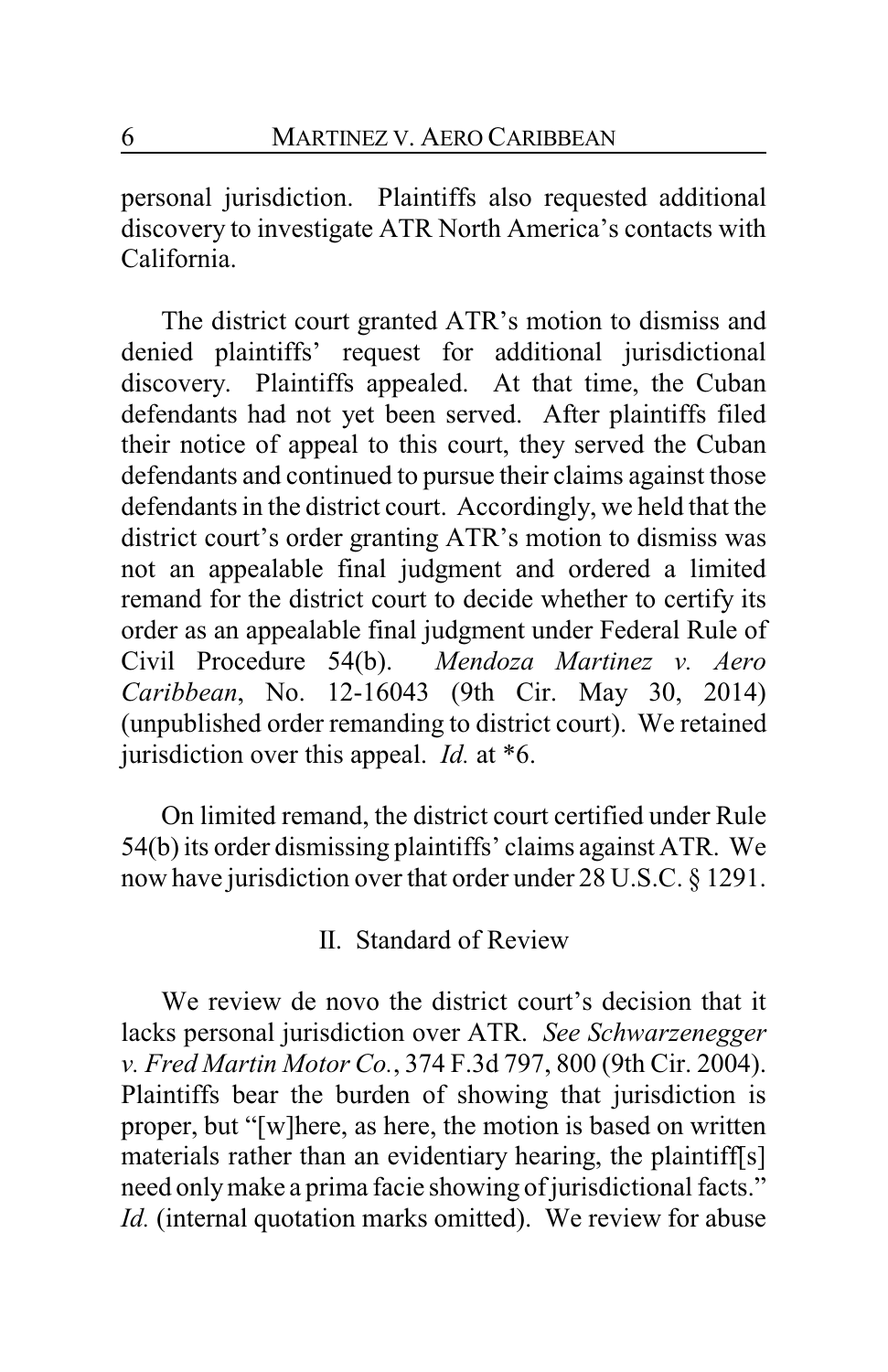of discretion the district court's denial of plaintiffs' request for additional discovery. *Morton v. Hall*, 599 F.3d 942, 945 (9th Cir. 2010).

## III. Discussion

"Where, as here, there is no applicable federal statute governing personal jurisdiction, the district court applies the law of the state in which the district court sits." *Schwarzenegger*, 374 F.3d at 800 (citing Fed. R. Civ. P.  $4(k)(1)(A)$ . "California's long-arm statute, Cal. Civ. Proc. Code § 410.10, is coextensive with federal due process requirements, so the jurisdictional analyses under state law and federal due process are the same." *Mavrix Photo, Inc. v. Brand Techs., Inc.*, 647 F.3d 1218, 1223 (9th Cir. 2011). The district court held it could not exercise personal jurisdiction over ATR consistent with federal due process. We agree.

## A. Personal Jurisdiction Over ATR

It is well established that the Fourteenth Amendment's Due Process Clause limits the power of a state's courts to exercise jurisdiction over defendants who do not consent to jurisdiction. *Goodyear Dunlop Tires Operations, S.A. v. Brown*, 131 S. Ct. 2846, 2850 (2011). There are two kinds of personal jurisdiction that a state's courts mayexercise over an out-of-state defendant. *Id.* at 2851. The first, known as "specific jurisdiction," exists when a case "aris[es] out of or relate[s] to the defendant's contacts with the forum." *Helicopteros Nacionales de Colombia, S.A. v. Hall*, 466 U.S. 408, 414 n.8 (1984); *see Daimler*, 134 S. Ct. at 755 (observing that "specific jurisdiction has become the centerpiece of modern jurisdiction theory" (quoting *Goodyear*, 131 S. Ct. at 2854) (internal quotation marks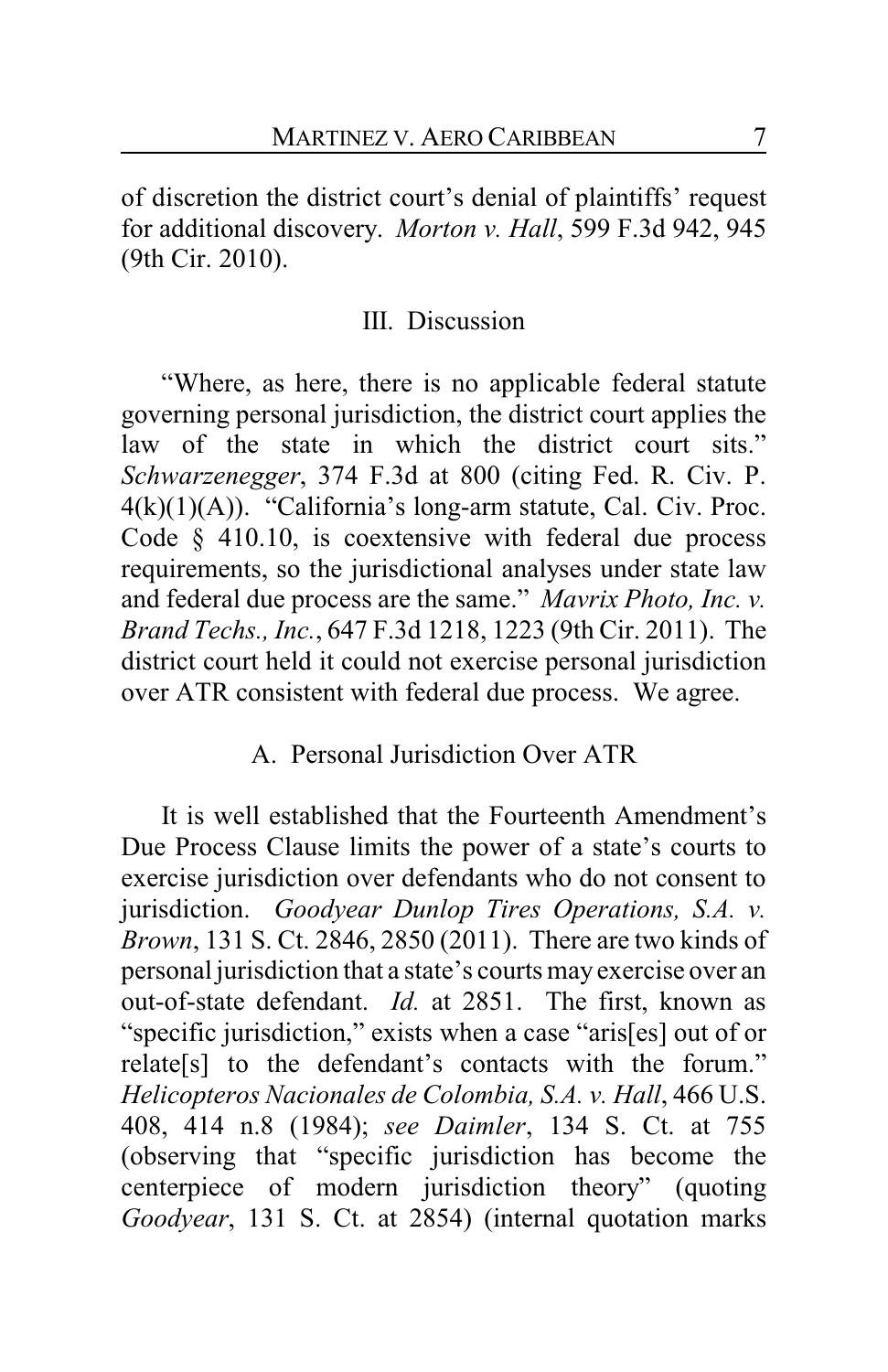omitted)). The second, known as "general jurisdiction," allows "a defendant to be haled into court in the forum state to answer for any of its activities anywhere in the world." *Schwarzenegger*, 374 F.3d at 801. General jurisdiction over a corporation is appropriate only when the corporation's contacts with the forum state "are so constant and pervasive as to render it essentially at home" in the state. *Daimler*, 134 S. Ct. at 751 (quoting *Goodyear*, 131 S. Ct. at 2851) (internal quotation marks and alteration omitted).

Although the terms "specific" and "general" jurisdiction were not adopted by the Supreme Court until fairly recently, these two kinds of personal jurisdiction can be traced back to the Court's decision in *International Shoe Co. v. Washington*, 326 U.S. 310 (1945). *International Shoe* reconceptualized the Court's earlier approach to personal jurisdiction, most famously described in *Pennoyer v. Neff*, 95 U.S. 714 (1878), which generally limited a court's jurisdiction to "the geographic bounds of the forum." *Daimler*, 134 S. Ct. at 753. "[S]purred by 'changes in the technology of transportation and communication, and the tremendous growth of interstate business activity,'" the Court in *International Shoe* developed a new concept of contacts-based jurisdiction as a flexible and context-specific alternative to *Pennoyer*'s focus on a defendant's physical presence within the forum. *Id.* at 753 (quoting *Burnham*, 495 U.S. at 617 (opinion of Scalia, J.)); *see also Burnham*, 495 U.S. at 619 (observing that *International Shoe* developed its approach "by analogy to 'physical presence'" (emphasis omitted)).

*International Shoe*'s contacts-based approach to personal jurisdiction supplemented *Pennoyer*'s approach but did not entirely supplant it. In *Burnham*, the Court held that *Pennoyer*'s category of "jurisdiction based on physical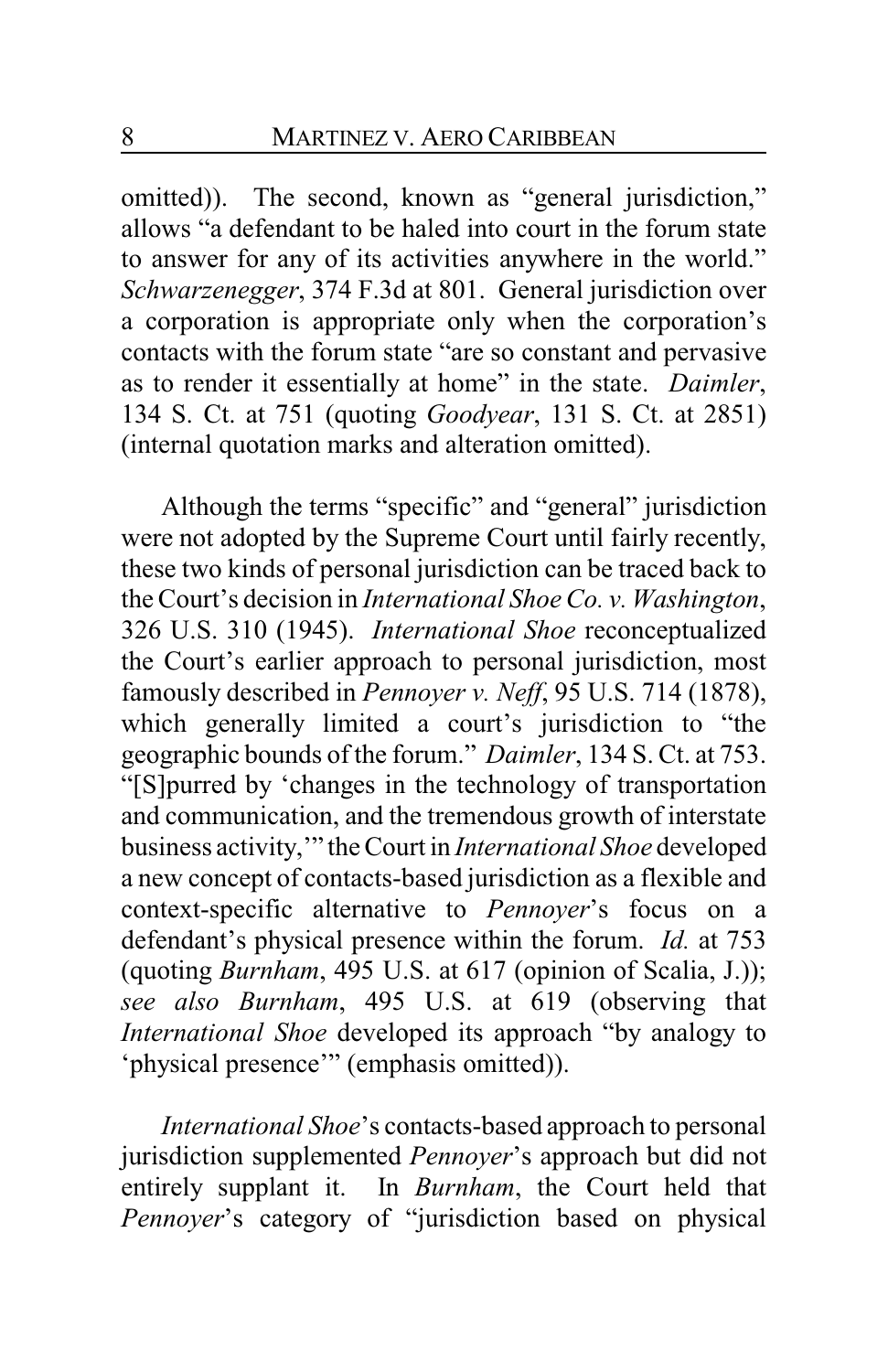presence alone" survived *International Shoe* as an independent basis for personal jurisdiction, at least for natural persons. *Burnham*, 495 U.S. at 619. The defendant in *Burnham* was a New Jersey resident personally served with a divorce petition while visiting his children in California. No part of the divorce proceedings arose out of the defendant's California contacts. *See id.* at 608. The Court nevertheless held that California's courts could exercise general personal jurisdiction over the defendant. The Court reaffirmed the historical rule that "personal service upon a physically present defendant suffice[s] to confer jurisdiction, without regard to whether the defendant was only briefly in the State or whether the cause of action was related to his activities there." *Id.* at 612. This kind of jurisdiction is often known as "tag jurisdiction."

Relying on *Burnham*, plaintiffs argue that in-state service of process on a corporate officer who is acting on behalf of the corporation at the time of service creates tag jurisdiction over the corporation. That is, they contend that their service on ATR's vice president of marketing while he was in California gave the district court general personal jurisdiction over ATR. We disagree.

*Burnham* was a split decision, with no opinion receiving the support of a majority of the Court. Justice Scalia, in a plurality opinion joined in full byChief Justice Rehnquist and Justice Kennedy and in part by Justice White, concluded that tag jurisdiction satisfied due process because it accorded with the "firmly established" historical principle that "the courts of a State have jurisdiction over nonresidents who are physically present in the State." *Id.* at 610. Justice Brennan, joined by Justices Marshall, Blackmun, and O'Connor, did not approve tag jurisdiction based on its historical pedigree.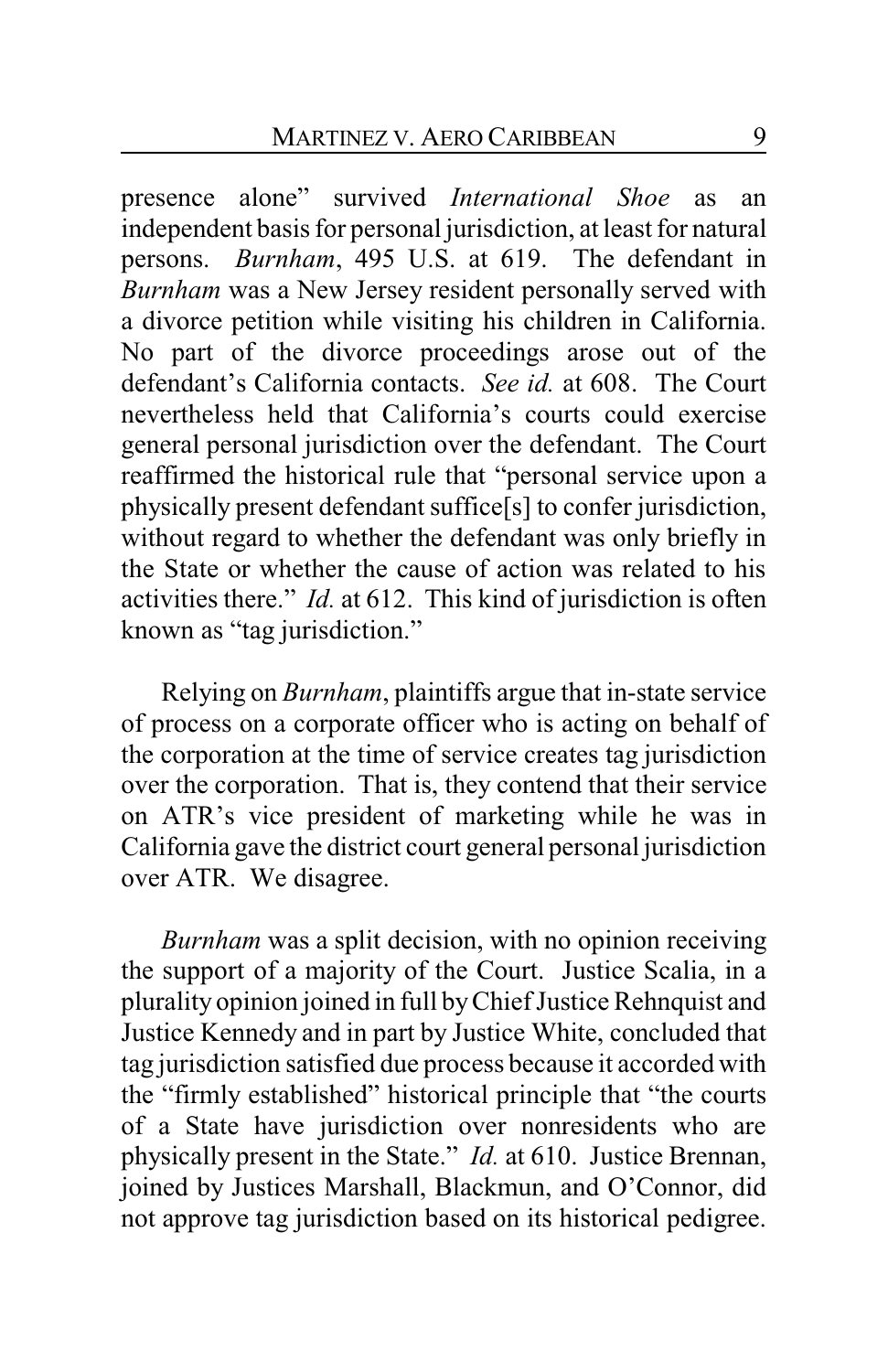Rather, he believed that it should be tested against "contemporary notions of due process." *Id.* at 630 (Brennan, J., concurring in the judgment). Under this test, Justice Brennan concluded that "as a rule" tag jurisdiction satisfies due process. *Id.* at 639. Justices White and Stevens concurred separately in terse, somewhat enigmatic opinions. *Id.* at 628 (White, J., concurring in part and concurring in the judgment); *id.* at 640 (Stevens, J., concurring in the judgment).

None of the various opinions in *Burnham* discussed tag jurisdiction with respect to artificial persons. Physical presence is a simple concept for natural persons, who are present in a single, ascertainable place. This is not so for corporations, which can only act through their agents and can do so in many places simultaneously. *See Int'l Shoe*, 326 U.S. at 316–17. Natural persons can be present in a state both physically and through their contacts with the state. Corporations, on the other hand, can be present only through their contacts:

> Since the corporate personality is a fiction . . . it is clear that unlike an individual its 'presence' . . . can be manifested only by activities carried on in its behalf by those who are authorized to act for it. . . . [T]he terms 'present' or 'presence' are used merely to symbolize those activities of the corporation's agent within the state which courts will deem to be sufficient to satisfy the demands of due process. Those demands may be met by such contacts of the corporation with the state of the forum as make it reasonable . . . to require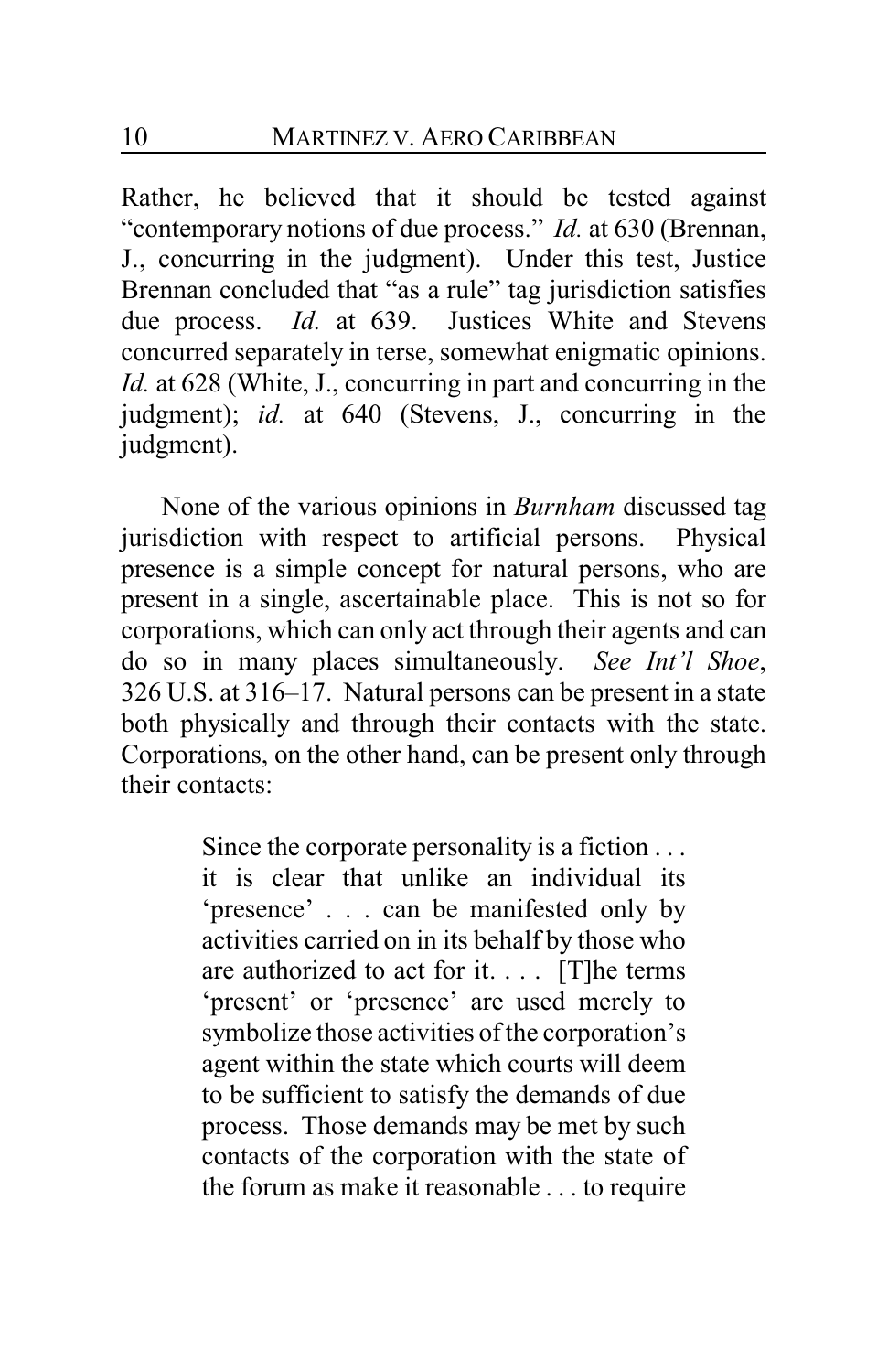the corporation to defend the particular suit which is brought there.

*Int'l Shoe*, 326 U.S. at 316–17 (citations omitted). As a result, corporations "have never fitted comfortably in a jurisdictional regime based primarily upon 'de facto power over the defendant's person.'" *Burnham*, 495 U.S. at 610 n.1 (opinion of Scalia, J.) (quoting *Int'l Shoe*, 326 U.S. at 316).

An officer of a corporation is not the corporation, even when the officer acts on the corporation's behalf. *See* 1 William Meade Fletcher, Cyclopedia of the Law of Corporations § 25 (Supp. 2011) ("The corporation and its directors and officers are . . . not the same personality."); *id.* § 30 ("A corporation is a distinct legal entity that can act only through its agents."). While a corporation may in some abstract sense be "present" wherever its officers do business, such presence is not physical in the way contemplated by *Burnham*. *See Burnham*, 495 U.S. at 617–19 (distinguishing the physical presence required for tag jurisdiction from the "purely fictional" concept of constructive "presence" through business contacts).

On the assumption that tag jurisdiction exists only over natural persons who are physically present in a forum state, *International Shoe* indicates that a corporation maybe subject to personal jurisdiction only when its contacts with the forum support either specific or general jurisdiction. In the almost seventy years since *International Shoe*, the Supreme Court has never suggested anything else. *See Goodyear*, 131 S. Ct. at 2853 (noting that "*International Shoe* classified cases involving out-of-state corporate defendants" into two categories: specific and general jurisdiction). To the contrary, the Court has required an analysis of a corporation's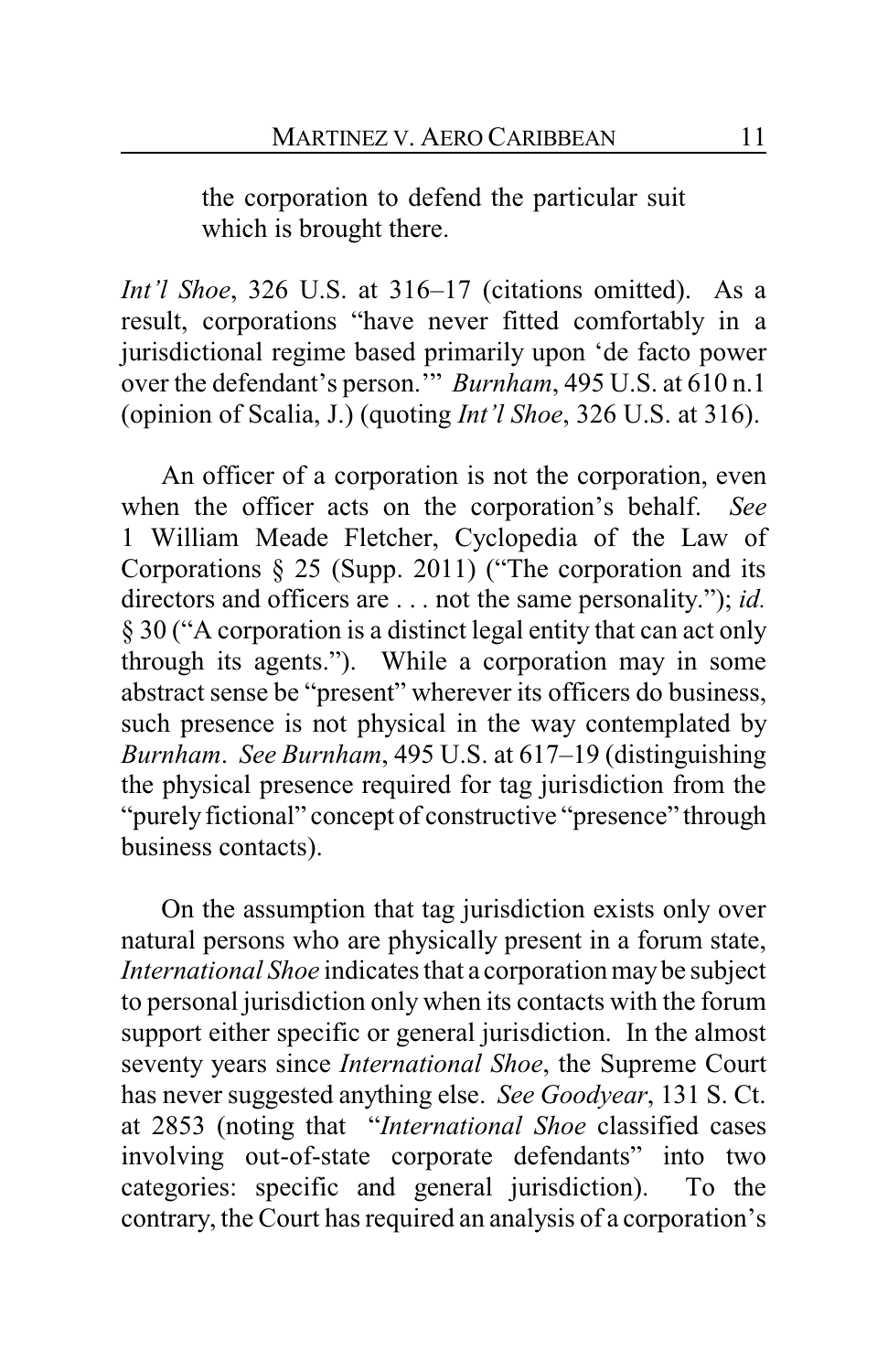contacts with the forum state even when tag jurisdiction, if available, would have made such analysis unnecessary.

In *Perkins v. Benguet Consolidated Mining Co.*, 342 U.S. 437, 447–48 (1952), the Court held that Ohio could exercise general jurisdiction over a Philippines company that, during World War II, directed the bulk of its operations from Ohio. *See Daimler*, 134 S. Ct. at 755–56 (summarizing *Perkins*). The plaintiffs personally served the company's president in Ohio. *Perkins*, 342 U.S. at 439–40. If tag jurisdiction had been available, that alone would have resolved the case. But the Court upheld jurisdiction only after deciding whether "the business done in Ohio . . . was sufficiently substantial" to allow jurisdiction over claims unrelated to the company's Ohio contacts. *Id.* at 447. Cases decided after *Burnham* have consistently understood *Perkins* as relying on the extent of the company's contacts with Ohio, not on the in-state service on the company's president. *See, e.g.*, *Daimler*, 134 S. Ct. at 755, 756 n.8 (describing *Perkins* as "the textbook case of general jurisdiction" and identifying "the point on which [*Perkins*] turned: All of [the company's] activities were directed by the company's president from within Ohio").

Nor has our court ever indicated that *Burnham* applies to corporations. In *Chan v. Society Expeditions, Inc.*, 39 F.3d 1398 (9th Cir. 1994), the plaintiffs were injured while traveling on a cruise ship. They sued the ship's operator, a German corporation, in federal district court in Washington State. *Id.* at 1401–02. They personally served the corporation's president and sole owner in Washington. We held that service was effective under the Federal Rules of Civil Procedure. *Id.* at 1404. In response to the defendant's argument that *Burnham* did not authorize service, we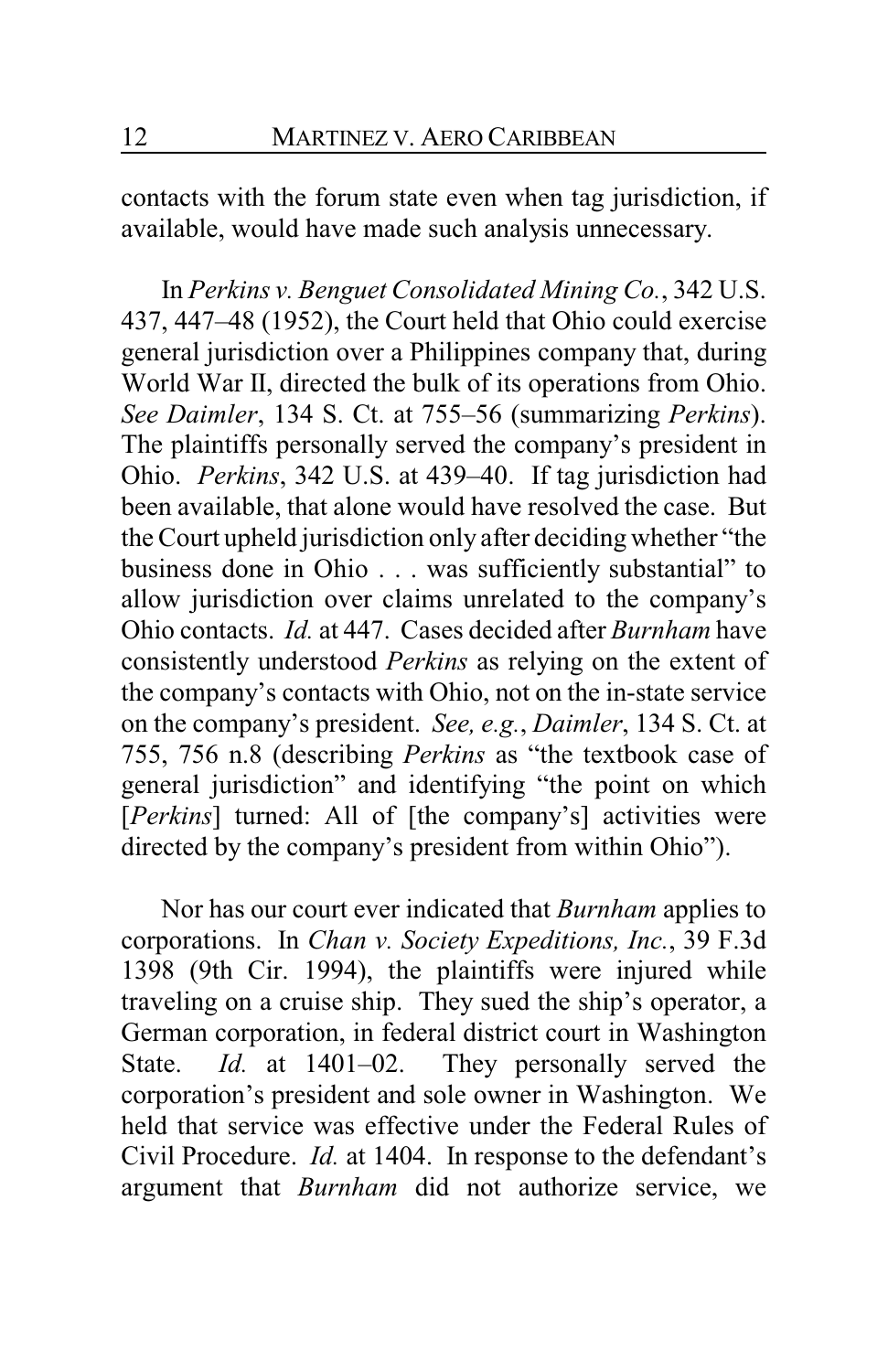distinguished between the effectiveness of service and the exercise of personal jurisdiction. We wrote:

> [The defendant] argues that the rule allowing transient or "tag" jurisdiction was never adopted in the context of a corporation. . . . While it is true that a corporate defendant does not submit to jurisdiction by one of its officers voluntarily entering a state, this situation is not what is at issue here. We hold only that service of process . . . is effective in this instance, not that plaintiffs generally can acquire *personal jurisdiction* over corporate defendants byserving the persons who happen to own the corporation.

*Id.* at 1404 n.8 (citation omitted). We then remanded to the district court to determine whether the corporation's contacts with Washington were sufficient to authorize personal jurisdiction. *Id.* at 1404–06. Remand would have been unnecessary had tag jurisdiction existed over the corporation. *See also King v. Am. Family Mut. Ins. Co.*, 632 F.3d 570, 579 (9th Cir. 2011) (holding that a corporation's designation of an agent for in-state service of process does not create general jurisdiction over the corporation); *Wenche Siemer v. Learjet Acquisition Corp.*, 966 F.2d 179, 182–83 (5th Cir. 1992) (holding that *Burnham* did not authorize tag jurisdiction based on in-state service on a corporation's registered agent).

Of the other federal courts of appeals, only two have reached decisions arguably contrary to ours. In *Northern Light Technology, Inc. v. Northern Lights Club*, 236 F.3d 57 (1st Cir. 2001), the First Circuit stated in a footnote that service on a corporation's president conferred general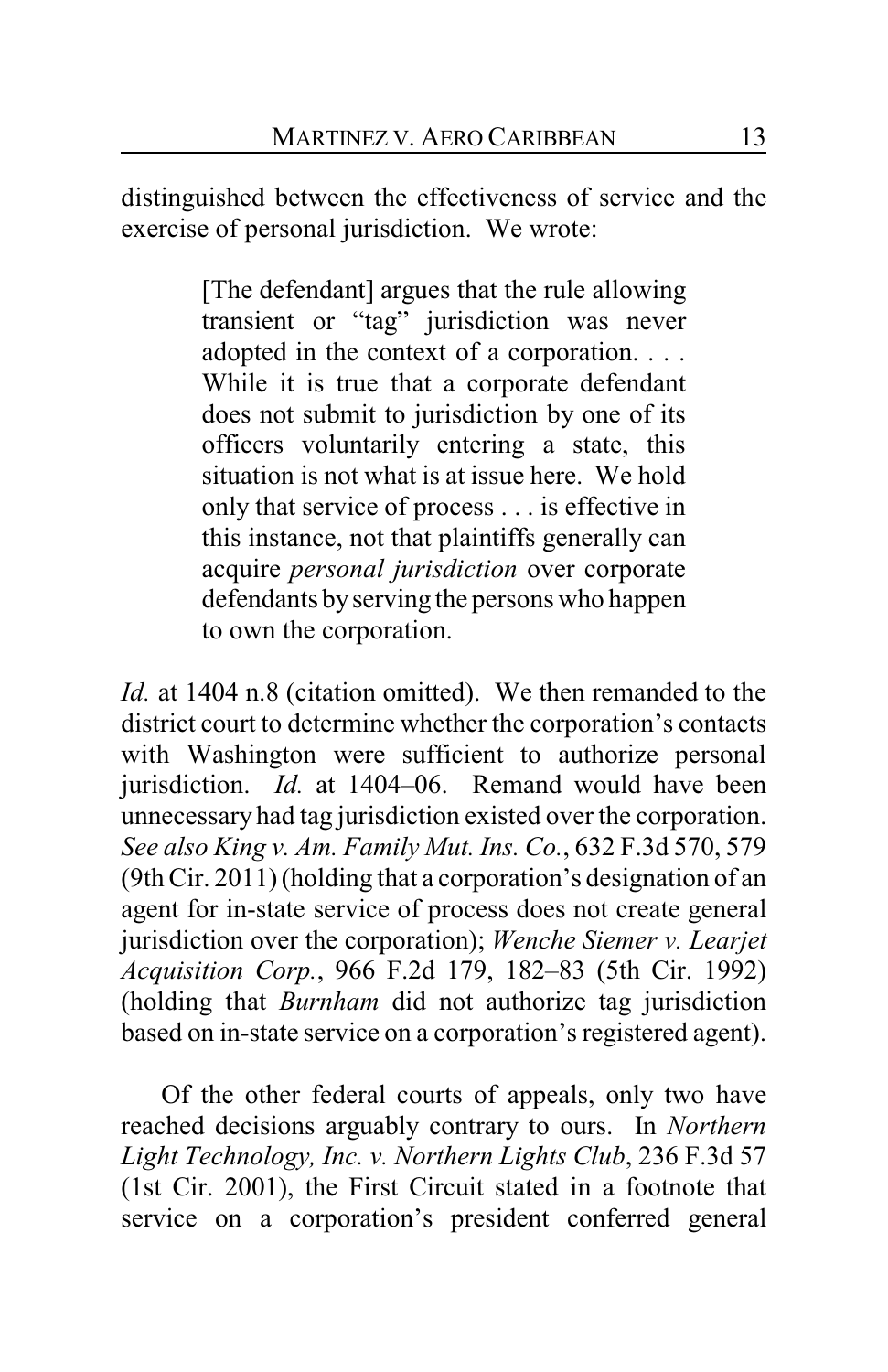personal jurisdiction over the corporation. *Id.* at 63 n.10. The court did not explain its decision or cite any supporting cases. *Id.* In *First American Corp. v. Price Waterhouse LLP*, 154 F.3d 16 (2d Cir. 1998), the Second Circuit allowed general jurisdiction over a partnership based on in-state service on one of its partners. *Id.* at 19–21. We need not decide here whether we agree with the court's holding in *First American*, for partnerships differ from corporations in the important respect that "a partnership (unlike a corporation) has no separate existence" from its partners. *Id.* at 19.

In sum, personal jurisdiction exists over ATR only if ATR's contacts with California support either specific or general jurisdiction. Plaintiffs do not argue that specific jurisdiction exists over ATR, given that no part of their lawsuit "aris[es] out of or relate[s] to" ATR's contacts with California. *Helicopteros*, 466 U.S. at 414 n.8. Instead, as an alternative to tag jurisdiction, plaintiffs argue that ATR's contacts with California are so extensive that they create general jurisdiction. Plaintiffs rely on five sets of contacts: (1) ATR's contracts, "worth between \$225 and \$450 million," to sell airplanes to Air Lease Corp., a California corporation; (2) ATR's contracts with eleven California component suppliers; (3) ATR's sending of representatives to California to attend industry conferences, promote ATR products, and meet with suppliers; (4) Empire Airlines' use of ATR airplanes in its California route; and (5) ATR's advertising in trade publications with distribution in California. These contacts are plainly insufficient to subject ATR to general jurisdiction in California.

The Supreme Court's recent decision in *Daimler* makes clear the demanding nature of the standard for general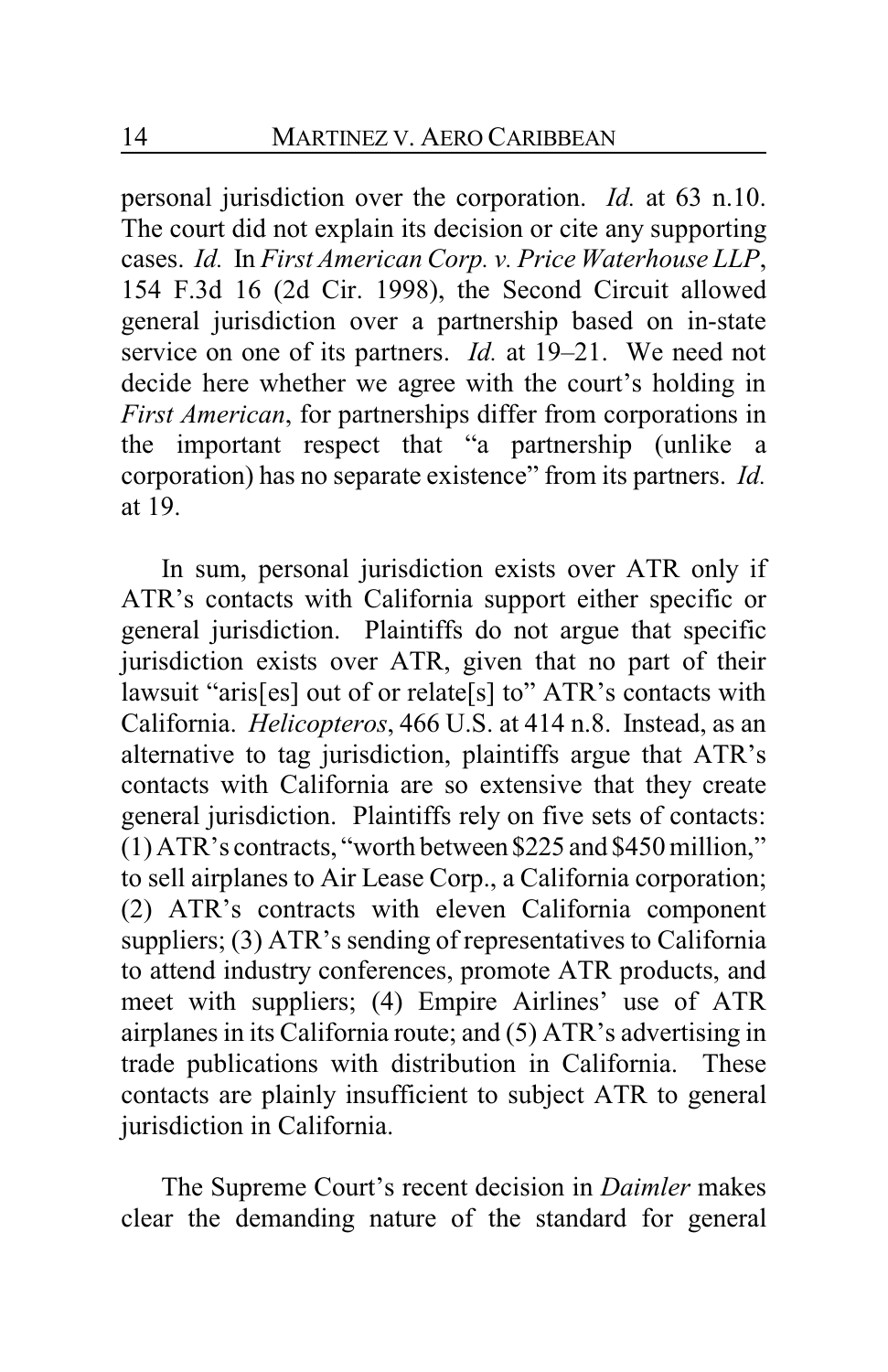personal jurisdiction over a corporation. In *Daimler*, the Court held that DaimlerChrysler Aktiengesellschaft ("Daimler"), a German corporation, was not subject to general jurisdiction in California based on the California contacts of its subsidiary,Mercedes–Benz USA ("MBUSA"). *Daimler*, 134 S. Ct. at 750–51. MBUSA, a Delaware corporation, is Daimler's exclusive importer and distributor for the United States. Its principal place of business is in New Jersey, but it has multiple facilities in California and is "the largest supplier of luxury vehicles to the California market.... MBUSA's California sales account for 2.4% of Daimler's worldwide sales." *Id.* at 752. The Court assumed that MBUSA would be subject to general jurisdiction in California and that MBUSA's California contacts could be imputed to Daimler, but it still held that Daimler's contacts with California were not "so constant and pervasive as to render [it] essentially at home" in California. *Id.* at 751 (internal quotation marks omitted) (alteration in original).

The Court in *Daimler* rejected the plaintiffs' argument, also pressed by plaintiffs here, that general jurisdiction is appropriate whenever a corporation "engages in a substantial, continuous, and systematic course of business" in a state. *Id.* at 761 (internal quotation marks omitted). It emphasized that the "paradigm" fora for general jurisdiction are a corporation's place of incorporation and principal place of business. *Id.* at 760 (internal quotation marks omitted). Only in an "exceptional case" will general jurisdiction be available anywhere else. *Id.* at 761 n.19.

This is not such an exceptional case. ATR is organized and has its principal place of business in France. It has no offices, staff, or other physical presence in California, and it is not licensed to do business in the state. *See Mavrix Photo*,